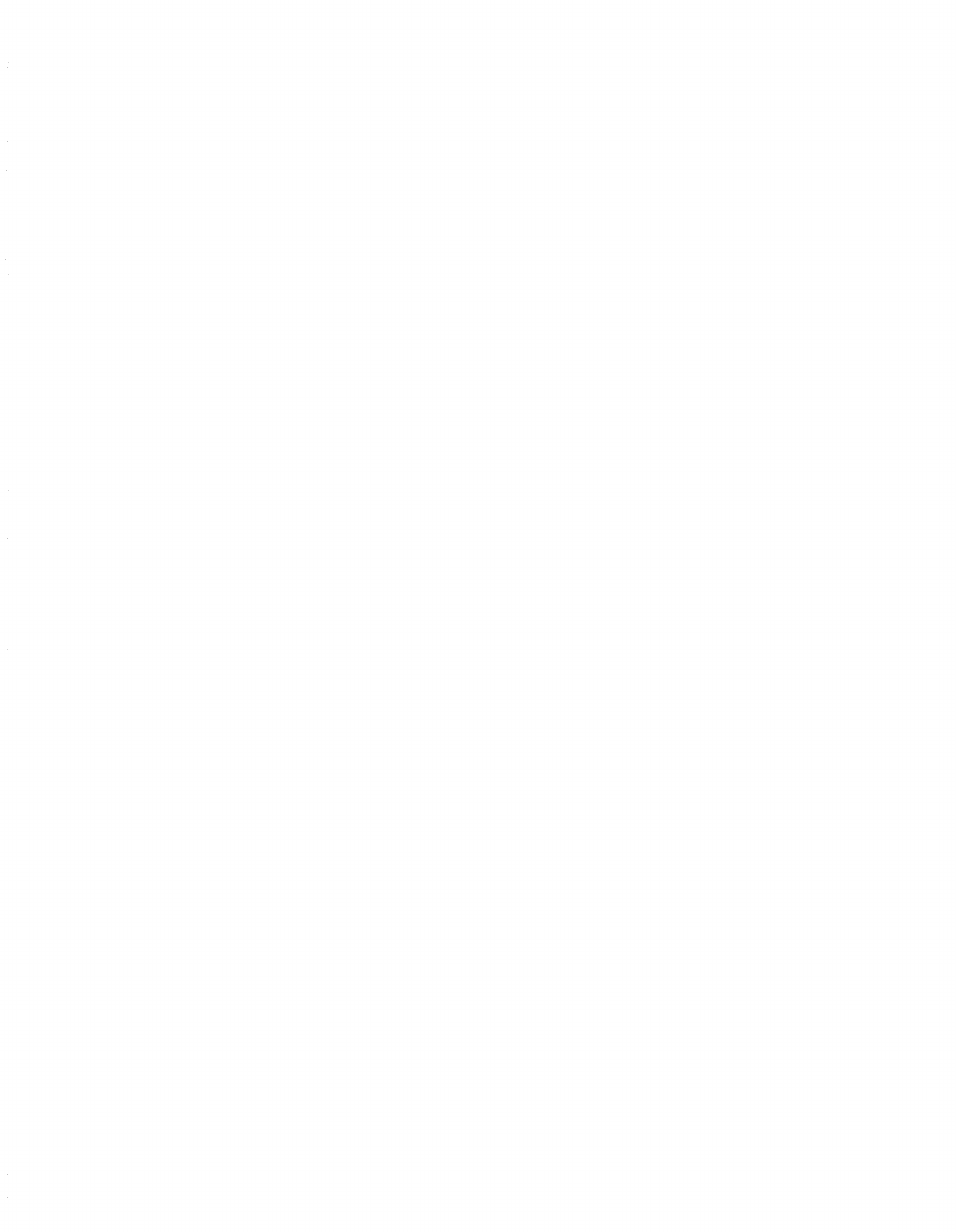WHEREAS, the City Council reviewed the Revisions at a business meeting on June 14, 2016 and June 28, 2016; and

WHEREAS, the City Council conducted a public hearing on this proposed Ordinance No. 2016- 06 on July 26, 2016 that was continued to August 23, 2016; and

WHEREAS, the City Council reviewed the Revisions at <sup>a</sup> business meeting on September 13, 2016 and September 27, 2016; now therefore

## THE CITY COUNCIL OF THE CITY OF BAINBRIDGE ISLAND, WASHINGTON, DOES ORDAIN AS FOLLOWS:

Section 1. The City's "WAC 173-26-110 Submittal Package," which includes a summary of proposed amendments to policy and regulatory language with explanatory text and other materials which document the necessity for the proposed changes to the City's Shoreline Master Program, is incorporated by this reference as findings of fact.

Section 2. That Subsection entitled "Aquaculture" within Table 16.12.030-1: Shoreline Use Modification Table of the Bainbridge Island Municipal Code is hereby amended to read as set forth in Exhibit <sup>1</sup> attached to this ordinance and incorporated herein by this reference and the remaining portions of Table 16.12.030-1 shall remain unchanged.

Section 3. That Subsection entitled "Aquaculture" within Table 16.12.030-2: Dimensional Standards Table of the Bainbridge Island Municipal Code is hereby amended to read as set forth in Exhibit 2 attached to this ordinance and incorporated herein by this reference and the remaining portions of Table 16.12.030-2 shall remain unchanged.

Section 4. The aquaculture policies and regulations of the SMP are hereby amended to read as set forth in Exhibit <sup>3</sup> attached to this ordinance and incorporated herein by reference. That Subsection 5.2 entitled "Aquaculture" of Section 5.0 – Specific Shoreline Use and Development Policies and Regulations – is amended and the remaining portions of Section 5.0 shall remain unchanged. Pursuant to RCW 36.70A.480 $(1)$ , use regulations shall be a part of the City's development regulations and shall be codified as an amended Chapter 16. <sup>12</sup> of the Bainbridge Island Municipal Code, including an amended Section 16. 12. 040. The Director of Planning and Community Development shall work with the codifier of the Bainbridge Island Municipal Code in order to ensure that the regulations in the SMP are appropriately codified.

Section 5. Those Subsections within Section 16.12.080, Definitions, entitled "Aquaculture"; Aquaculture, Shellfish Garden"; " Aquaculture, Commercial"; and " Aquaculture, Non-Commercial" of the Bainbridge Island Municipal Code are amended to read as follows and the remaining portions of Section 16. 12. 080 shall remain unchanged:

Aquaculture — The culture or farming of fish, shellfish, or other aquatic plants and animals. Aquaculture does not include the harvest of wild geoduck associated with the state-managed wildstock geoduck fishery. Upland finfish rearing facilities are included in the definition of agriculture and are not considered aquaculture for the purpose of this SMP. Aquaculture activities include, but are not limited to, the hatching, cultivating, planting, feeding, raising, and harvesting of aquatic plants and animals, and the